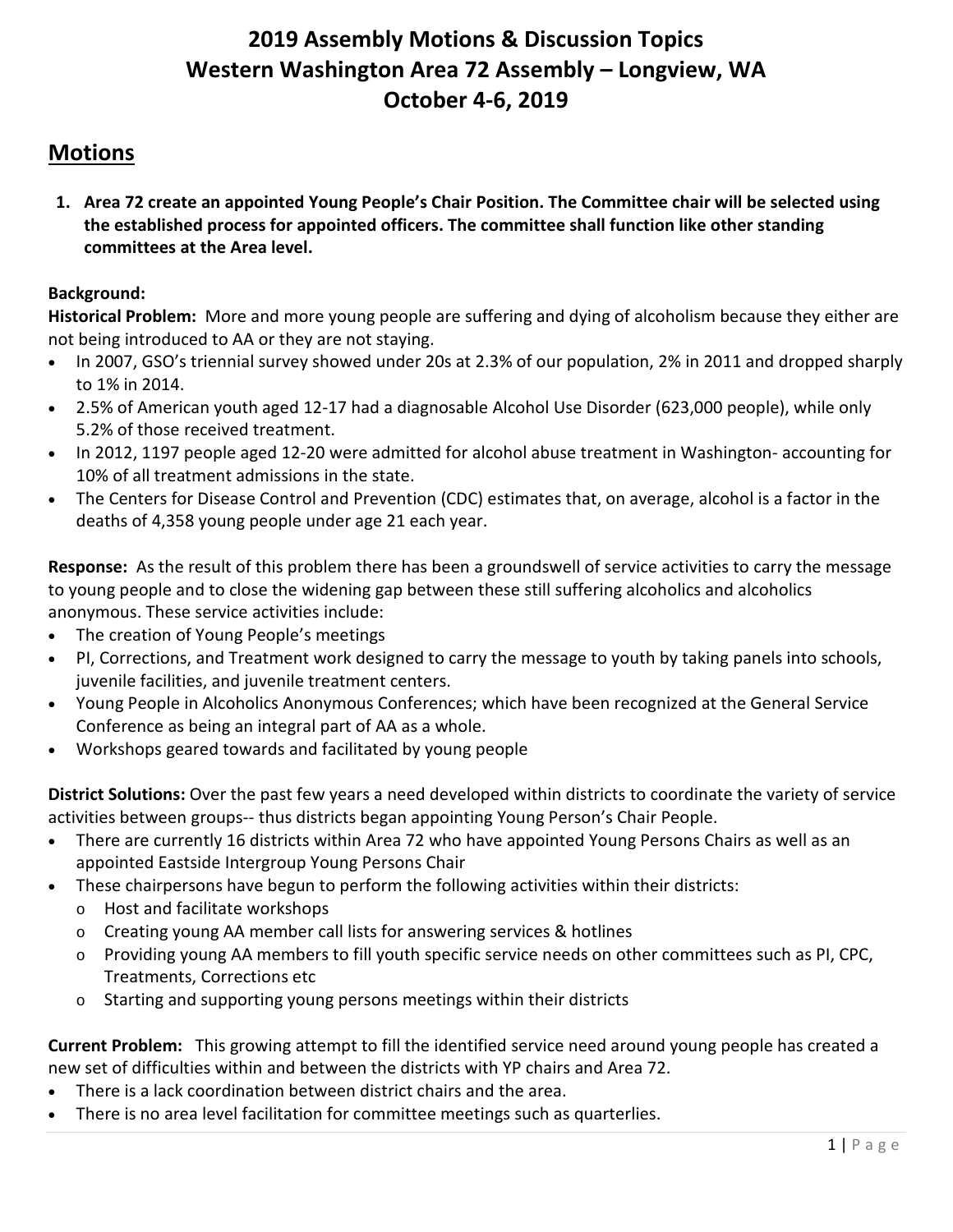- There is no centralized point of contact within the area for other committees to fulfill service needs best provided by young people.
- Lack of communication at the area level for all the various YP activities occurring within the districts.

# **If passed we propose, Area 72 Young People Committee Chair Duties and Responsibilities:**

- Communicate with Area Committee the needs of the districts and groups regarding service opportunities for young AA members.
- Facilitate quarterlies to improve communication between District Chairs and provide summaries of these meetings to the Area Committee.
- Coordinate service needs of all Area Committees where there is a need for young people participation.(high school panels, juvenile corrections facilities, youth treatment centers etc)
- Provide a single point of contact at the Area level for Districts or groups that have service needs relating to young people that do not currently have Young People Chairs.
- Give written and verbal reports monthly to newsletter, Quarterlies or Assemblies.
- Attend all Area 72 Quarterlies and Assembly
- Expenses/Reimbursement same as/equal to other appointed committee officers.

*Primary Purpose:* "The Area 72 Young Peoples in AA standing committee, encourages young people to enter into the mainstream of AA Recovery, Service, and Unity through the 12 Steps, the 12 Traditions and the 12 Concepts for World Service. Young People's groups are in no way separate from Alcoholics Anonymous as a whole. Members are involved in, and committed to all levels of AA service. Age is not a requirement for a young people's group. Young people's groups and activities directed towards young people in AA are helpful tools in reaching young alcoholics who might otherwise not give AA a try for many more years, if at all." (Taken from New Mexico AA Area 46)

*Basic function of Young People's Committee:* Assist young people in finding service opportunities, connect young people with members of AA of all ages, provide resources, references and contacts to start and/or find young people oriented meetings. (Area 46 New Mexico). We strive to: Support young alcoholics in their recovery, promote unity among alcoholics of all ages, encourage young members of A.A. to participate in A.A.'s General Service Structure. (Area 31 Western Massachusetts)

# **Defining scope, differentiating between the existing standing committees that exist:**

- **Accessibilities:** While there are no special A.A. members, some members need help to receive the A.A. message. "In A.A., Guidelines Accessibility for All Alcoholics, Accessibility issues apply to all alcoholics who have difficulties participating in Alcoholics Anonymous, whether those difficulties are mental, physical, geographic, cultural, ethnic, spiritual, or emotional. For the purpose of these Guidelines in defining the accessibility issues that many alcoholics face, we refer primarily to persons who have visual and auditory challenges, those who are housebound or chronically ill, those who are living with the effects of brain damage or stroke, and many others who may have less visible challenges." Young people are an identified populous that fall outside the guidelines of the Accessibility committee because their limitations to entry are not physical barriers.
- **Corrections:** The single purpose of the Area 72 Corrections Committee is to facilitate A.A. members in carrying the message of Alcoholics Anonymous to the alcoholic who is confined in a correctional facility. Our primary activities are: We coordinate with District Chairpersons, Correctional Facility Contact persons, and A.A. volunteers to take A.A. meetings into correctional facilities. We help to provide A.A. conference approved literature, Grapevines, and La Vinas for inmates incarcerated in the following: Washington State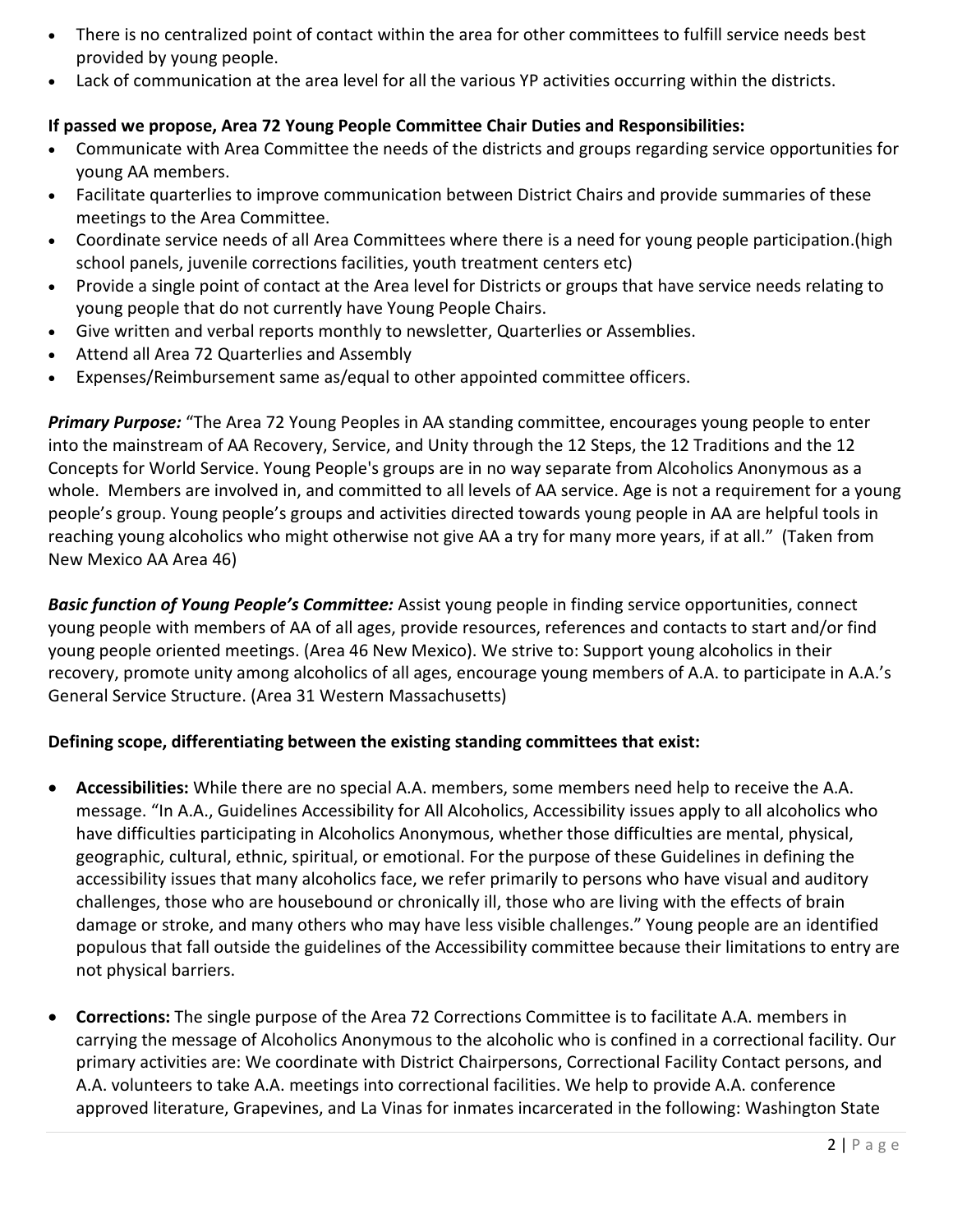Correctional Facilities and Prisons, Federal Prisons located in the State of Washington, and Juvenile lockdown Facilities.

While Juvenile Facilities are covered under the scope of the corrections committee, the services, literature, and processes for entering facilities and housing juveniles are quite extensive. A young person's chair, in being geared specifically towards the young alcoholic, would be available to assist with the specific and sometimes time-consuming processes involved with juveniles.

- **Public Information:** Public Information (P.I.) committees in Alcoholics Anonymous (A.A.) carry the message of recovery to the still suffering alcoholic by informing the general public about the A.A. program. If you are sober and have a desire to serve, you can help! When they've had enough, we want A.A. to be there in the yellow pages, on the bus signs, etc. – and that's Public Information. While reaching the still suffering young alcoholic does include work with the general public, this position encompasses the young alcoholic who is already a member of AA, as well as the still suffering alcoholic who maybe is not a member of the general public (ie; young people in institutions, treatment facilities, etc).
- **Treatment:** The Area 72 Treatment Facilities Committee has one purpose: To help A.A. members carry the message of Alcoholics Anonymous into Treatment Facilities, and help "Bridge the Gap" between Facilities and A.A. If you are sober and have a desire to serve, we need your help! While 10% of all treatment admittances in Washington state are people under the age of 21 there are also a large number of Young People outside of treatment facilities who are still suffering. A Young Persons chair would work with treatment with regards to the special needs presented in youth/young adult treatment facilities. Thus, a Chair would encompass a much larger cross section of young people rather than just those in treatment.
- **In Conclusion:** The proposed Young Person's Standing Committee does not fit within the boundaries of any current existing standing committee. Although there is some overlap with regards to duties, the overall scope of the need and subsequent motion is outside of the duties currently defined by any other committee.

# **Frequently Asked Questions**

- **How do you determine what a young person is?**
	- o GSO's Pamphlet entitled Young People and AA says that young people are generally ages 30 and under. We as members of AA like to say young at heart with room to grow. We have also encountered a number of newcomers/members as young as 13 years old.
- **This position seems like it would separate from the primary purpose of AA, how is this supposed to be viewed?**
	- o This position, as in all Area positions, is designed to help carry the message to the still suffering alcoholic, and to coordinate, communicate and facilitate the service activities within our Area. We are trying to unite groups of people so we can be more effective in servicing AA and bring more cohesion amongst districts around Area 72.
- **Don't the committee chairs already cover these responsibilities?**
	- o The idea is not to take away the service of other committees, but to better enhance that service by providing a single point of contact and an avenue of communication between the committees. This position will be a resource for other committee chairs where they have service needs that might be best served by a young person relating to another young person. All current Chairs have overlapping responsibilities.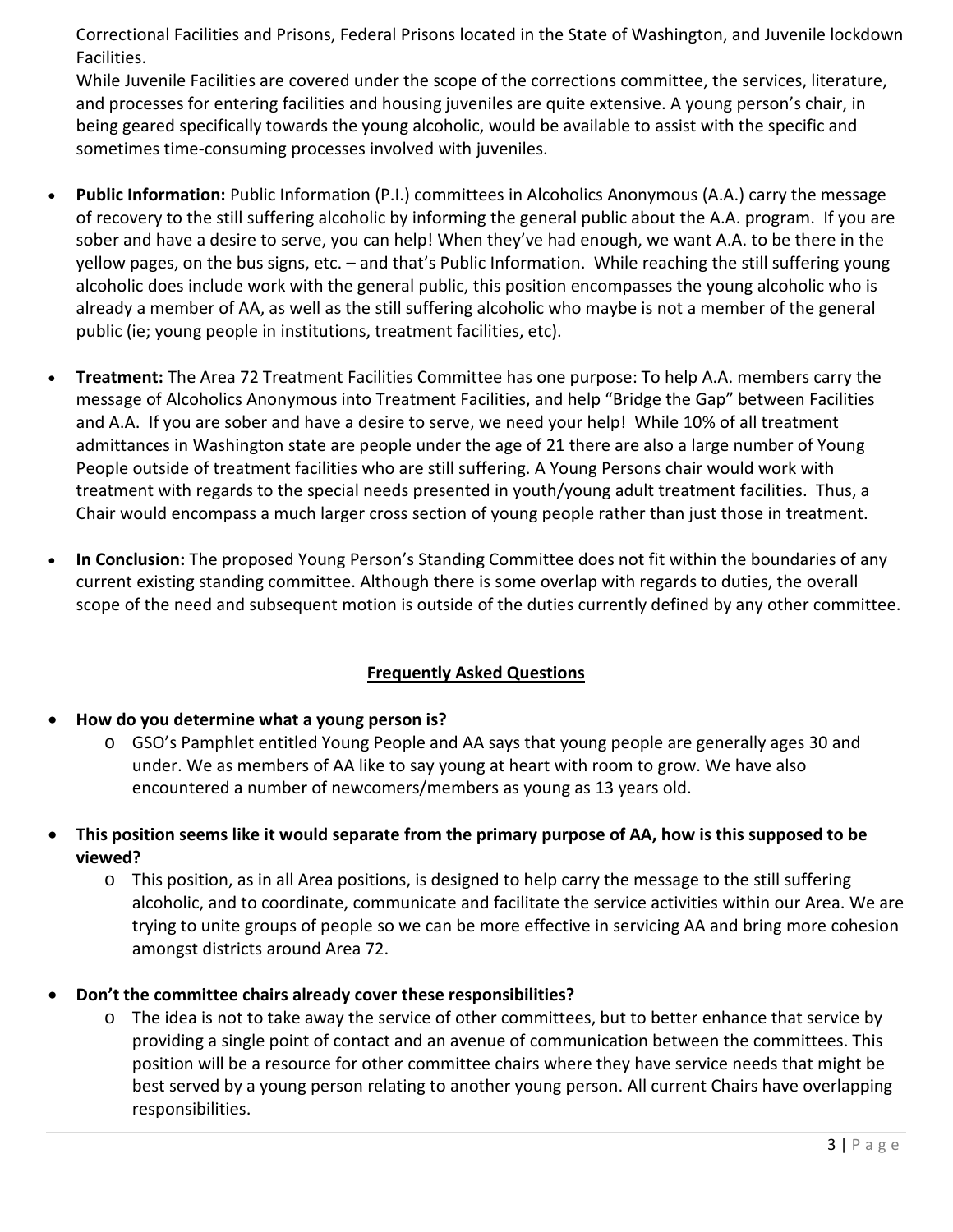# • **How would this position be filled?**

o This position would be an appointed in exactly the same way as other appointed Committee Chairs.

## • **Would this position be filled by a young person?**

o Again, this position would be filled exactly the same way as other appointed Committee Chairs, without restrictions or other specifications.

## • **Are there any examples from other Areas to mirror?**

o Glad that you ask! Yes, there are 5 Areas with Liaison or Chair positions Area 8 (San Diego), 11 (Connecticut), 18 (Idaho), 31 (Western Massachusetts), and 46 (New Mexico). There are descriptions of what these positions look like that could be mirrored in our Area.

## • **Why wouldn't this position be better placed under an existing committee?**

o With the existing level of service activities, and with the existing numbers of District Chairs, the volume of activity would engulf any existing committee and detract from their other activities. There is already sufficient activity to support a stand-alone chair, and the activities are continuing to grow. In addition, as a resource, this position needs to be able to coordinate with all other existing Committees.

## • **Would having a Young People's Chair create more special interest groups?**

o Young People in AA are not a special interest group. Young people are in all aspects of the AA community - Corrections, Treatment, Literature, etc. The need for this Area position has developed from the service needs of our area and the response to those needs by Groups and Districts, which has now generated the need for Area coordination. Any service need, or service area that develops sufficient activity to warrant Area support and coordination can always be considered.

## • **Final Thoughts**

- o "AA is shaped by the collective voice of its local groups and their representatives to the General Service Conference" (P-16 The AA Group). As local groups have chosen to label young people as an identified service need, rather than a special interest group, they have integrated their presence into the service structure starting at the level of the group, as this grows the service need moved to the districts, and now we ask to move it to the area-- following with the dictated structure of our service.
- o Some A.A.s come together as specialized A.A. groups for men, women, young people, doctors, gays and others. If the members are all alcoholics, and if they open the door to all alcoholics who seek help, regardless of profession, gender or other distinction, and meet all the other aspects defining an A.A. group, they may call themselves an A.A. group." (P-16 The AA Group).

## **Funding:**

- This position would be budgeted the same as other existing committees/chairs, and would adhere to the normal budgeting processes for the Area:
	- o CREDIT LINE: \$500 (literature)
	- o EXPENSES reimbursed by Western Washington Area:
		- WW Area 72 Quarterly meetings (3 per yr.) and Assembly: Travel, meals, lodging, registration.
		- Quarterly meeting (4 per yr.) Travel
		- Communication Expenses: mail (postage), general supplies (envelopes, copies, etc.)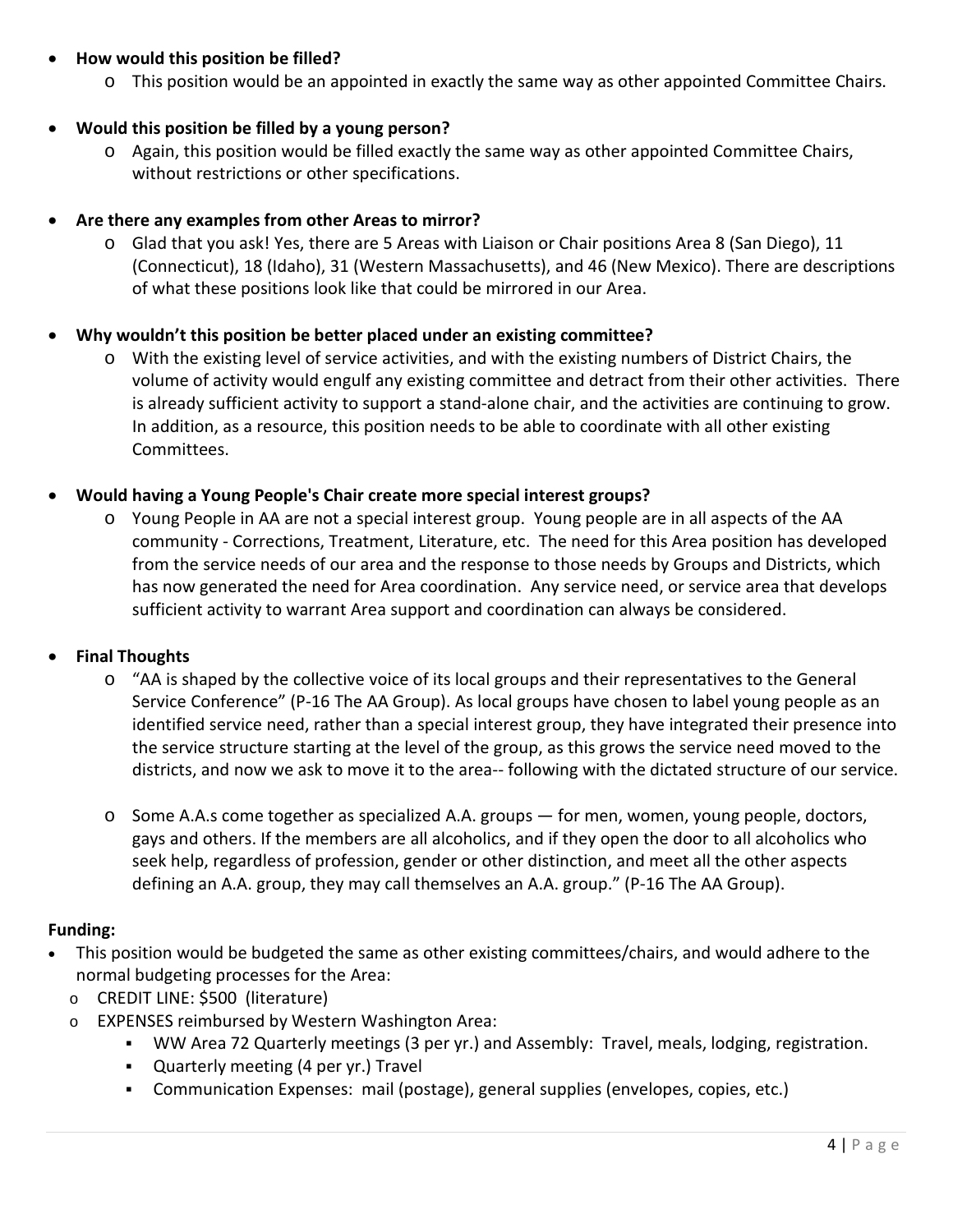Any additional expenses would be submitted to the Treasurer during budget preparation and would be considered as part of the budgeting process which is subject to approval by the Area Committee as a whole.

# **Estimated Funding**

- Literature \$500
- Printing \$100
- Estimated Travel, meals and lodging for quarterlies etc.. \$2000
- Total estimated cost \$2600.00

# **Considerations:** Tradition 3, 4, 7 and 9

# **Sources Cited**

- New Mexico AA Area 46. Accessed July 06, 2018. [https://nm-aa.org/committee-list/ypaa/.](https://nm-aa.org/committee-list/ypaa/)
- "Alcohol Facts and Statistics." National Institute on Alcohol Abuse and Alcoholism. June 2017. Accessed July 06, 2018. [https://www.niaaa.nih.gov/alcohol-health/overview-alcohol-consumption/alcohol-facts](https://www.niaaa.nih.gov/alcohol-health/overview-alcohol-consumption/alcohol-facts-and-statistics)[and-statistics.](https://www.niaaa.nih.gov/alcohol-health/overview-alcohol-consumption/alcohol-facts-and-statistics)
- C, Joe. "AA Membership: Growth or Decline?" AA Agnostica. September 2015. Accessed July 06, 2018. [https://aaagnostica.org/2015/09/06/aa-membership-growth-or-decline/.](https://aaagnostica.org/2015/09/06/aa-membership-growth-or-decline/)
- "Chapter 12: Young People's Liaison Officer." The AA Service Manual for Great Britain. May 2016. <https://www.alcoholics-anonymous.org.uk/download/1/Library/Documents/Young> People LO/Chapter 12 Young Peoples Liaison Officer.pdf.
- "News and Notes from the General Service Office of AA." [Aa.org.](http://aa.org/) Summer 2015. [https://www.aa.org/newsletters/en\\_US/en\\_box459\\_summer15.pdf](https://www.aa.org/newsletters/en_US/en_box459_summer15.pdf)
- "The AA Group". [AA.org.](http://aa.org/) 2017. Accessed July 07, 2018. [https://www.aa.org/assets/en\\_US/p-](https://www.aa.org/assets/en_US/p-16_theaagroup.pdf)16 theaagroup.pdf.
- "The Drug Abuse Warning Network Report." [Samhsa.org/data.](http://samhsa.org/data) July 3, 2014. [https://www.samhsa.gov/data/sites/default/files/spot143-underage-drinking-2014/spot143-underage](https://www.samhsa.gov/data/sites/default/files/spot143-underage-drinking-2014/spot143-underage-drinking-2014/spot143-underage-drinking-2014.pdf)[drinking-2014/spot143-underage-drinking-2014.pdf.](https://www.samhsa.gov/data/sites/default/files/spot143-underage-drinking-2014/spot143-underage-drinking-2014/spot143-underage-drinking-2014.pdf)
- "Underage Drinking." National Institute on Alcohol Abuse and Alcoholism. Accessed July 06, 2018. [https://pubs.niaaa.nih.gov/publications/UnderageDrinking/UnderageFact.htm.](https://pubs.niaaa.nih.gov/publications/UnderageDrinking/UnderageFact.htm)
- "Underage Drinking in Washington: The Facts." March 2015. [http://www.pire.org/documents/UDETC/cost-sheets/WA.pdf.](http://www.pire.org/documents/UDETC/cost-sheets/WA.pdf)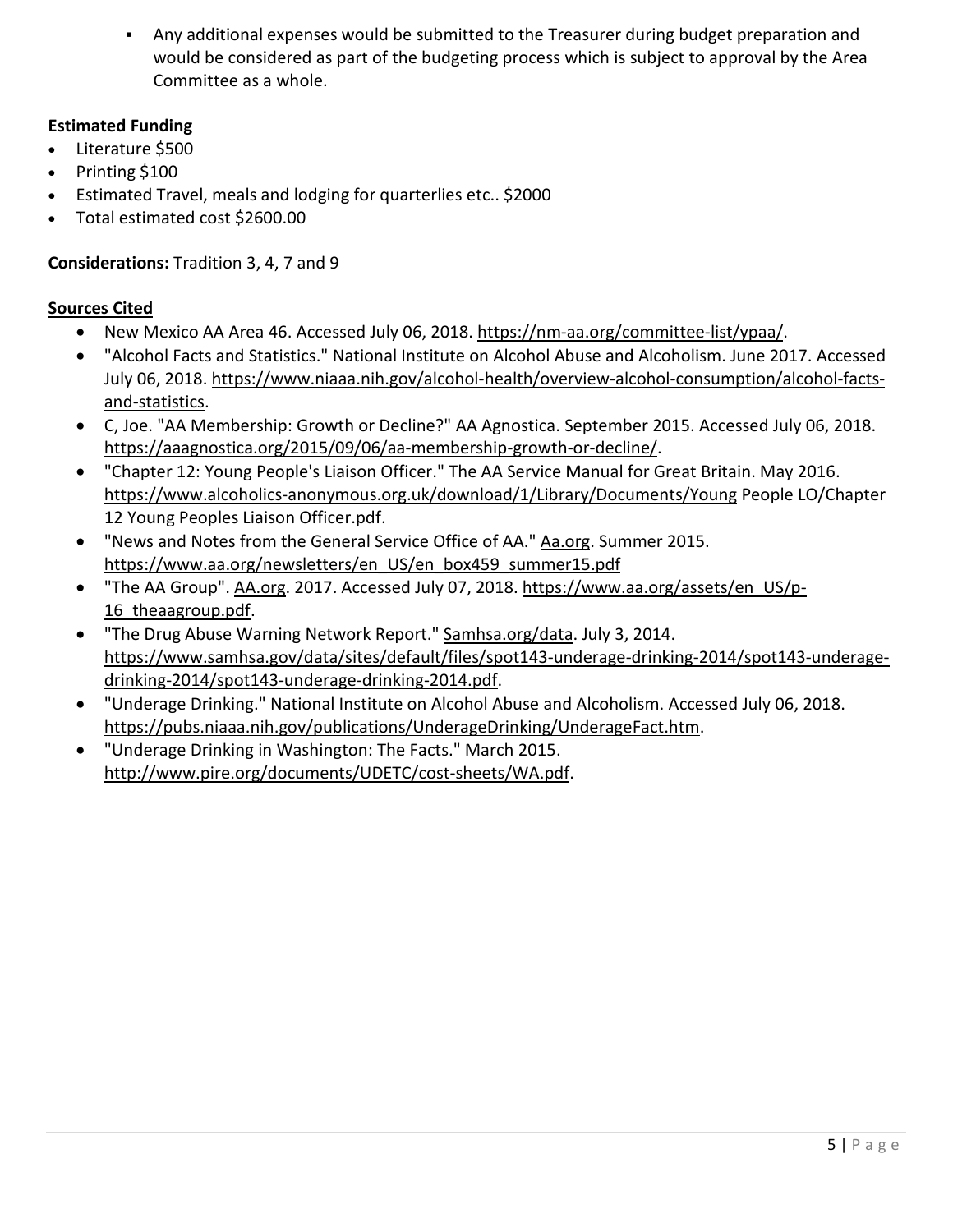**2. We move to change our name to Western Washington Area 72.**

## **Background:**

- Our Area's name that is registered with the IRS is: "Western Washington Area of Alcoholics Anonymous."
- Mailing Area Newsletter
	- o Bulk Mailing Permit when the Area Newsletter is mailed out each month we are required to use our official name in order to qualify for the bulk mail non-profit rate which is approximately 30% less than the normal mailing rate.
	- $\circ$  In order to protect the anonymity of our Area newsletter recipients, we have instead been using Western Washington Area 72. This issue is not new. Multiple past newsletter editors have reported the same struggle.
	- $\circ$  Last rotation this issue caused the results in mailing delays and/or the requirement to use the standard postal rate (~30% increase).
	- $\circ$  Last rotation the newsletter editor negotiated with USPS to leave the name off entirely with the commitment to find a permanent solution this year.
- One of the reasons the name change came up was concerning the anonymity of Area officers. As a 501c3 our tax returns are publically available and all of the Area officer's full names are on our tax return. BUT… Just because your name is on a tax return does not necessarily mean you are an alcoholic, it means you are on the "board" of our non-profit.

# **Additional Considerations:**

- In the pamphlet "The A.A. Group" (P-16), on page 8 it states: "We do not put "A.A." on envelopes sent through the mail, not even on correspondence directed to A.A. entities."
- We are Alcoholics Anonymous
- What if we put the newsletter in an envelope like the Grapevine? Doesn't solve the issue as we must have our official name in the return address space to qualify for bulk mailing non-profit rate.
- What if we used first name and last initial on the bulk mailing?
- What if we replaced the recipient's name with "resident" on the mailing?
- Trusted servants are named on the tax return which is viewable by anyone. Being on the tax return does not mean that you are an alcoholic.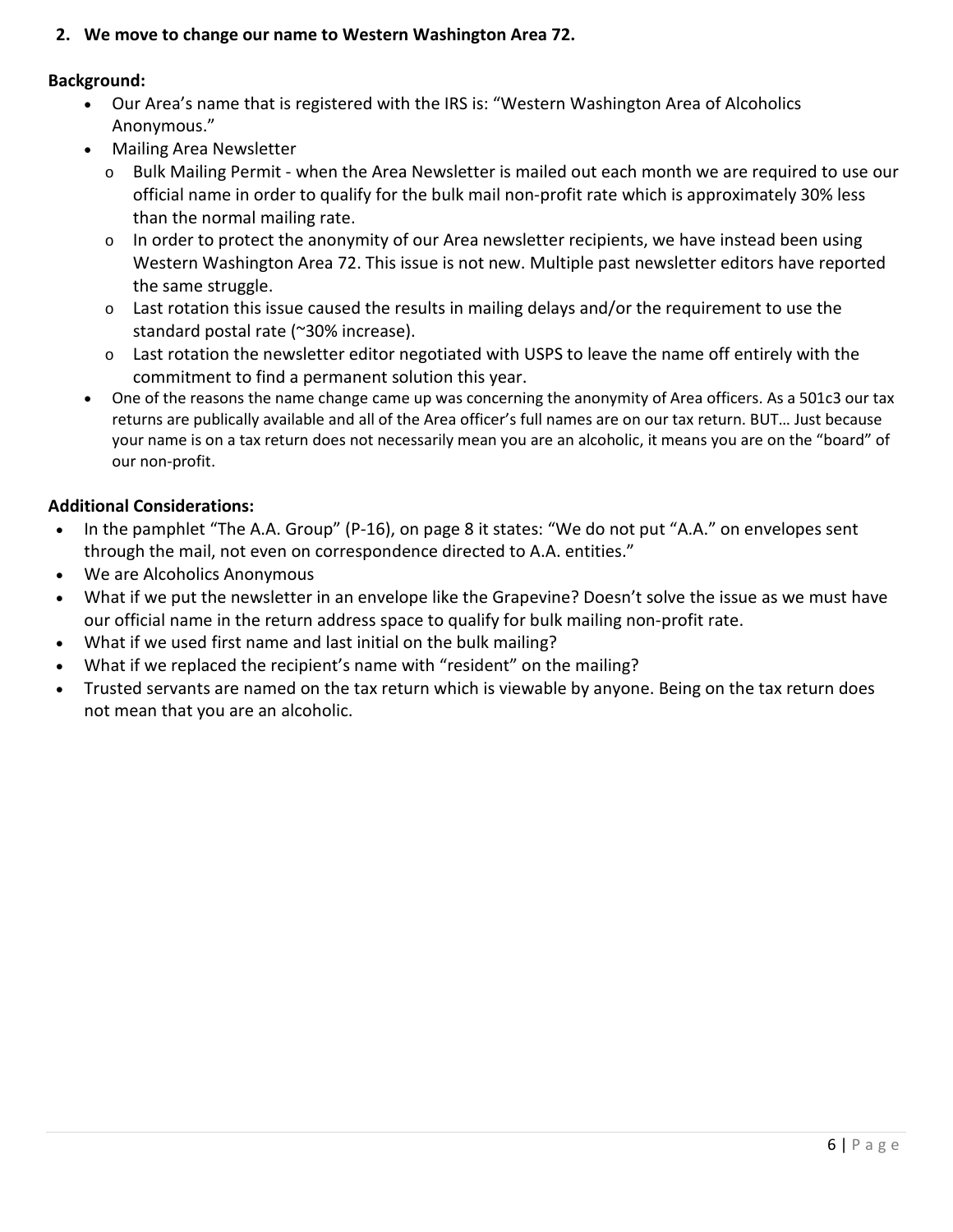**3. We move that we fully fund Appointed Committee Chairs to attend national workshops/conferences that have G.S.O. participation and that supports their responsibilities to the area. This motion would replace motion 10.1 and 15.2. Appointed Committee Chairs that attend national workshops/conferences will provide detailed reports to their respective committees, to the archives, and to the area. The funding would be approved through the regular budgeting process which relies on available funding and approval at the January Quarterly by the body.** 

The Adhoc committee report provided at the July quarterly includes all the background information for both travel motions and is included below.

**4. We move that we fully fund all the elected officers to attend PRAASA annually. This motion is in addition to Motion 75.2, which funds the Delegate to attend PRAASA. The elected officers who attend PRAASA will provide detailed reports to the archives and to the area. The funding would be approved through the regular budgeting process which relies on available funding and approval at the January Quarterly by the body.** 

The Adhoc committee report provided at the July quarterly includes all the background information for both travel motions and is included below.

# **Additional Considerations:**

In regard to funding appointed committee chairs to national workshops and conferences – PRAASA and PNC are excluded.

Area Motion 10.1: That the Area fund the Area Archivist to attend the NAAAW (National Alcoholics Anonymous Archives Workshop) annually, covering travel, lodging, registration and meal expenses.

Area Motion 15.2: Area 72 fund our Web Servant to annually attend the National Alcoholics Anonymous Technology Workshop.

Area Motion 75.2: A resolution was made and passed that the Delegate's expenses be paid for the Area Assembly, three Area Committee Meetings, Pacific Region Service Assembly, the General Service Conference at G.S.O. in April, and all trips required to report on the General Service Conference. [Travel expenses portion superseded by 17.1]

Area Motion: 17.1: "Move to amend motion 06.3 to read: Area elected and appointed trusted servants, steering committee members, and the Corrections Bridge and Corrections Literature coordinators will be reimbursed for travel costs required in the performance of the responsibility of their position. Said reimbursements to cover costs (mileage, travel fees, lodging, and meals)."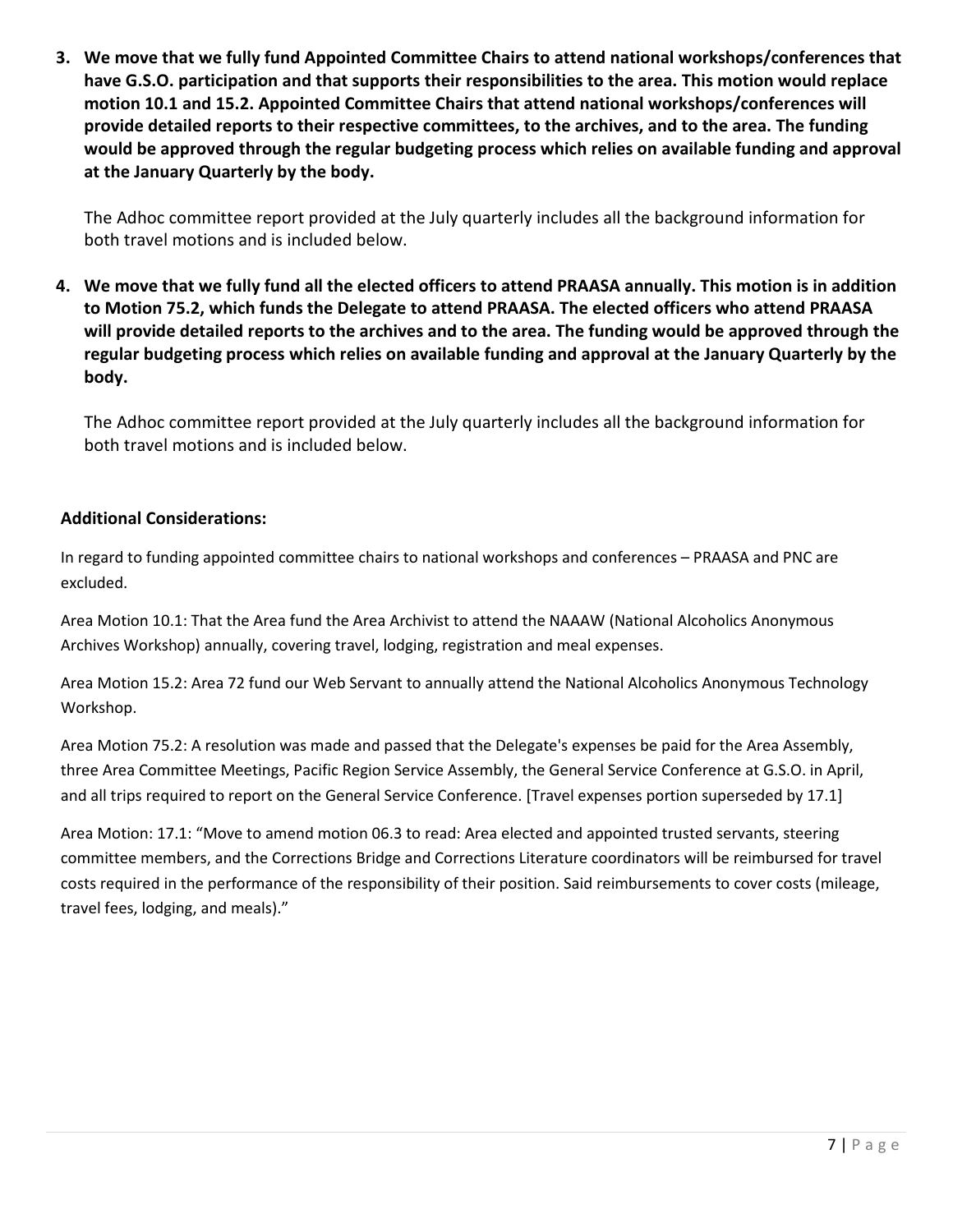## **Ad-Hoc Committee on funding elected and appointed trusted servants to attend service workshops and conferences summary.**

#### **Committee Members**

Eddy M-M (Chair/Area Webmaster) Geene F (Alt Delegate)

Keith M (Past Delegate Panel 61 Utah)

Carol H (OSD Chair) David L (AA Member) Michael B (GSR) Robin M (AA Member

Frank (Area Treasurer)

#### **Objectives**

- Discuss funding service workshops/conferences for area appointed and elected trusted servants.
- Benefits/Value to Area, Cost, Equitable, etc.
- Set some criteria necessary to disseminate information back to the area.

#### **Background Info**

Minutes from 2019 January Area Quarterly

Discussion Topic 1: Funding Service Workshops/Conferences for Area Appointed and Elected Trusted Servants. Benefits/Value to Area, Cost, Equitable, etc. How do we best handle this to make it fair and be responsible with the money coming from the groups?

- Where is the value? Rather money went to still suffering alcoholic than to Chairperson's vacation. It's hard to see how sending the Chair helps the Committees - especially an outgoing Chair.
- This information gets lost after the rotation ends.
- The info learned at the workshops DOES get passed on to the incoming Chair. A lot of valuable connection and information is gained during the "off" times – breaks, dinner, travel, etc.
- Individual Committees could raise money to send their Chair if they think it is important. If 20 people gave \$20, that would be significant.
- Maybe we should have an application process for Chairs who would like to attend a workshop. Like a grant?
- At PRAASA, Courtney will be discussing this with other Area Treasurers to see how they handle it.
- Good to do but we need criteria that can be met what will be done to share the info to Area.
- These things can be attended electronically via Skype/Facetime. The whole workshop can be put on a thumb drive and used that way.
- These workshops are valuable tools. It's a money thing. Of course, we would send all of our servants if it was financially feasible.
- We need to know how much this would cost before we can speak to it.
- How much would it cost to send each Chair once per rotation?
- Do all of the Chairs even want to go?
- What's \$600 to go to a conference if it saves a life?
- We should trust the Finance Committee to decide if we have cash, yes. If we don't, no.
- Fundraisers?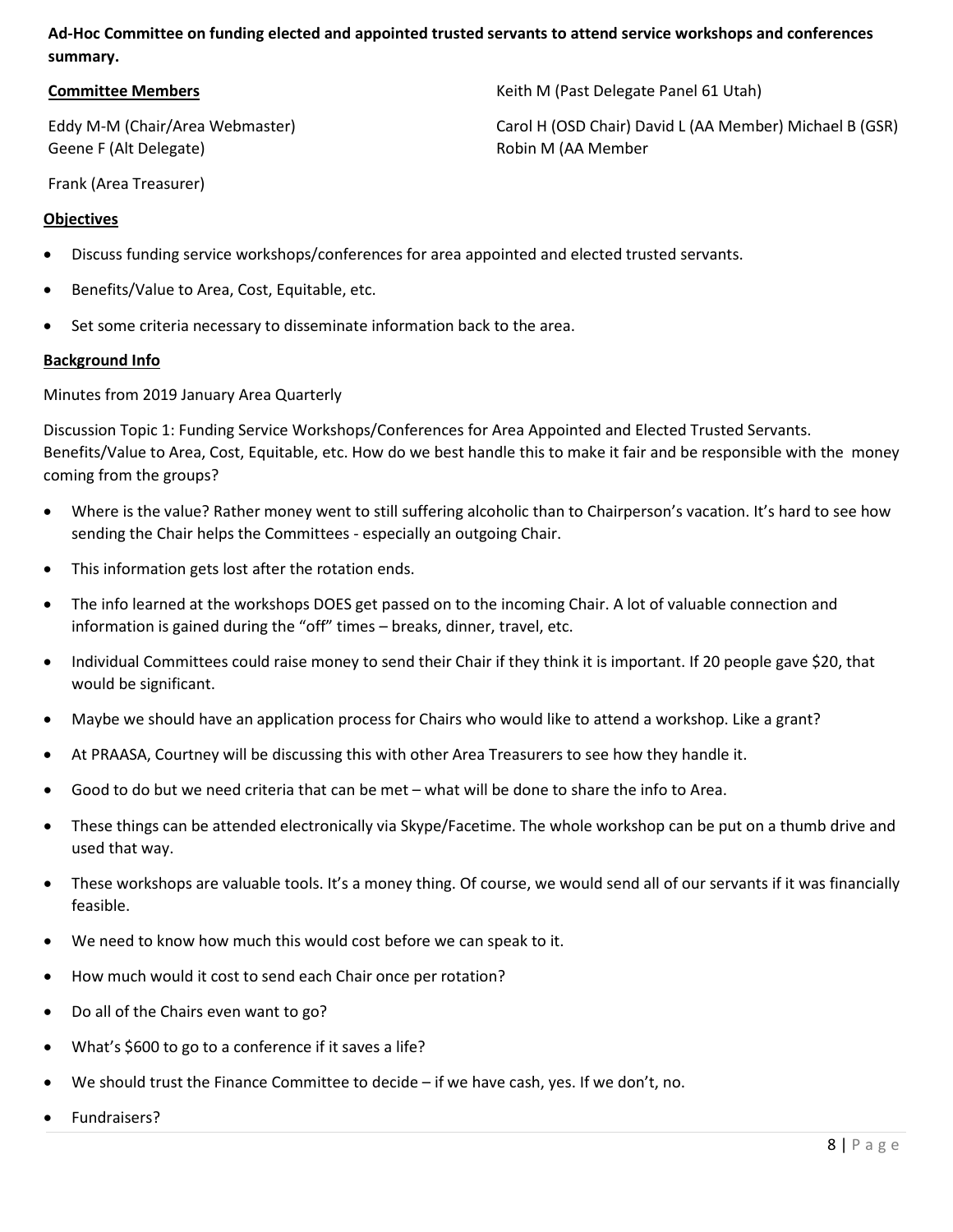• Take the money it costs to print and mail the Newsletter and use it here. Do Newsletter electronically.

An ad hoc committee will be formed to further investigate this and set some criteria necessary to disseminate information.

#### **Summary of committee work:**

Our committee met five times between the January and July Quarterly. The committee defined the scope of the work, goals of the committee, created a framework and came up with possible questions that we wanted to look at. Some of those questions included:

- Who/when has national/regional workshops/conferences?
- How long have the web and archivist been going to conferences and what have been the benefits received?
- Where should the "value of attending" choice be made?
- Determine what recommendations to make to the body?
- Look at the cause and effect of attending the workshop
- Do we need to spend money just because it's there?
- Will giving a flat amount (or cap) exclude someone who cannot make up the difference?
- How do we keep the districts/committees engaged about keeping the committee chair accountable to share and pass on the learned info?
- What is the best method of providing a report back after the workshop? (website, emails, newsletter, report-back events, reports at quarterlies/assemblies, etc.)

#### **Budget/Financial**

We also talked about why we send money to GSO instead of spending in the area, reviewed the current budget process and determined additional financial considerations. Below is the info:

#### **Current Budget Process**

- A proposed annual budget is created by the Treasurer using the following guidelines:
	- o Forecast contributions based on previous years trends.
	- o Consultation with existing Committee Chairs on financial needs for the year.
	- o Review of previous year's expenditures to determine requirements, and current pricing with assistance and guidance from the Alt. Treasurer
	- o Review of area motions to ensure that activities directed by the Area are accounted for in the budget.
- This would include forecasting expenditures for Elected Servants to attend PRASSA and Committee Chairs to attend national conferences
	- o The Treasurer may solicit input, review and proposed changes from the Area Finance Committee, past Area Treasurers, outside accountants, etc., for assistance in the creation of the final proposed budget.
- The proposed budget is presented, discussed and is ultimately approved or denied via group conscience at the January Quarterly by the Area DCMs and voting Committee members.
	- o Forecasted expenditures for Elected Servants to attend PRASSA and Committee Chairs to attend national conferences would be expressly identified in the proposed budget.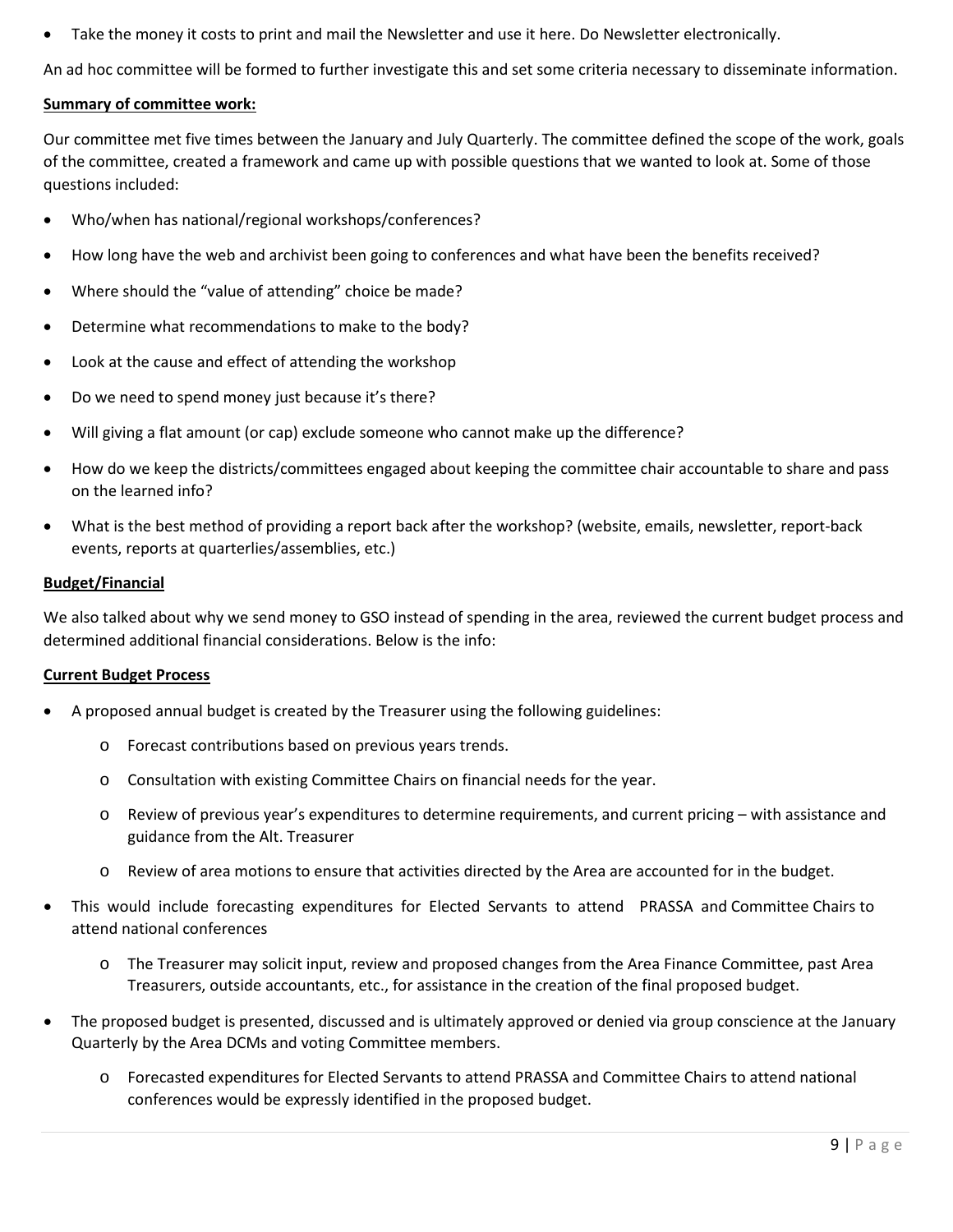- Budget limits by Committee are disseminated to Committee Chairs and Electeds to communicate annual spending limits.
- Area business takes place.
- Transactions are entered and reviewed by Area Trusted Servants. The Treasurer records incoming contributions and receipts of funds, the Alt. Treasurer records expenses and disbursements.
	- o Based on actual results incoming and outgoing the Treasurer and Alt Treasurer may determine the need to adjust budget limits accordingly.
- At every Quarterly the Treasurer and Alt. Treasurer report on actual results, and provide guidance on remaining year, including any adjustments determined.
- The DCMs and voting members approve the budget report via group conscience at each Quarterly.
- Annually, the Treasurer determines excess funds, Working Reserve needs. These calculations are reviewed and agreed upon by the Treasurer, Alt Treasurer and Finance Committee.
- Excess funds are contributed to GSO and are reported in the January quarterly and are approved via group conscience as part of the Treasurer's Report.

#### **Additional Financial Considerations**

• These recommendations do not guarantee attendance annually. As with all area expenditures, budgets are limited by contributions. If contributions are forecast to be less than expenses, the Area Committee will make decisions on what services/expenses should be reduced to ensure that the area remains self-supporting.

## **Additional Financial Questions**

- Could "excess" funds that would have been sent to GSO be used for this funding?
- Why would we send one person to an event when that money could be used to help many?
- Since 2014, the area has given GSO excess funds

| 2014         | \$9,164.39  |
|--------------|-------------|
| 2015         | \$14,679.78 |
| 2016         | \$18,504.54 |
| 2017         | \$14,454.06 |
| 2018         | \$10,200.50 |
| <b>Total</b> | \$67,003.27 |

| <b>Cost for Delegate to attend PRAASA</b> |            |  |
|-------------------------------------------|------------|--|
| 2014                                      | \$693.50   |  |
| 2015                                      | \$941.10   |  |
| 2016                                      | \$511.42   |  |
| 2017                                      | \$678.21   |  |
| 2018                                      | \$766.78   |  |
| 2019                                      | \$814.35   |  |
| <b>Total</b>                              | \$4,414.36 |  |
| <b>Annual Average</b>                     | \$735.73   |  |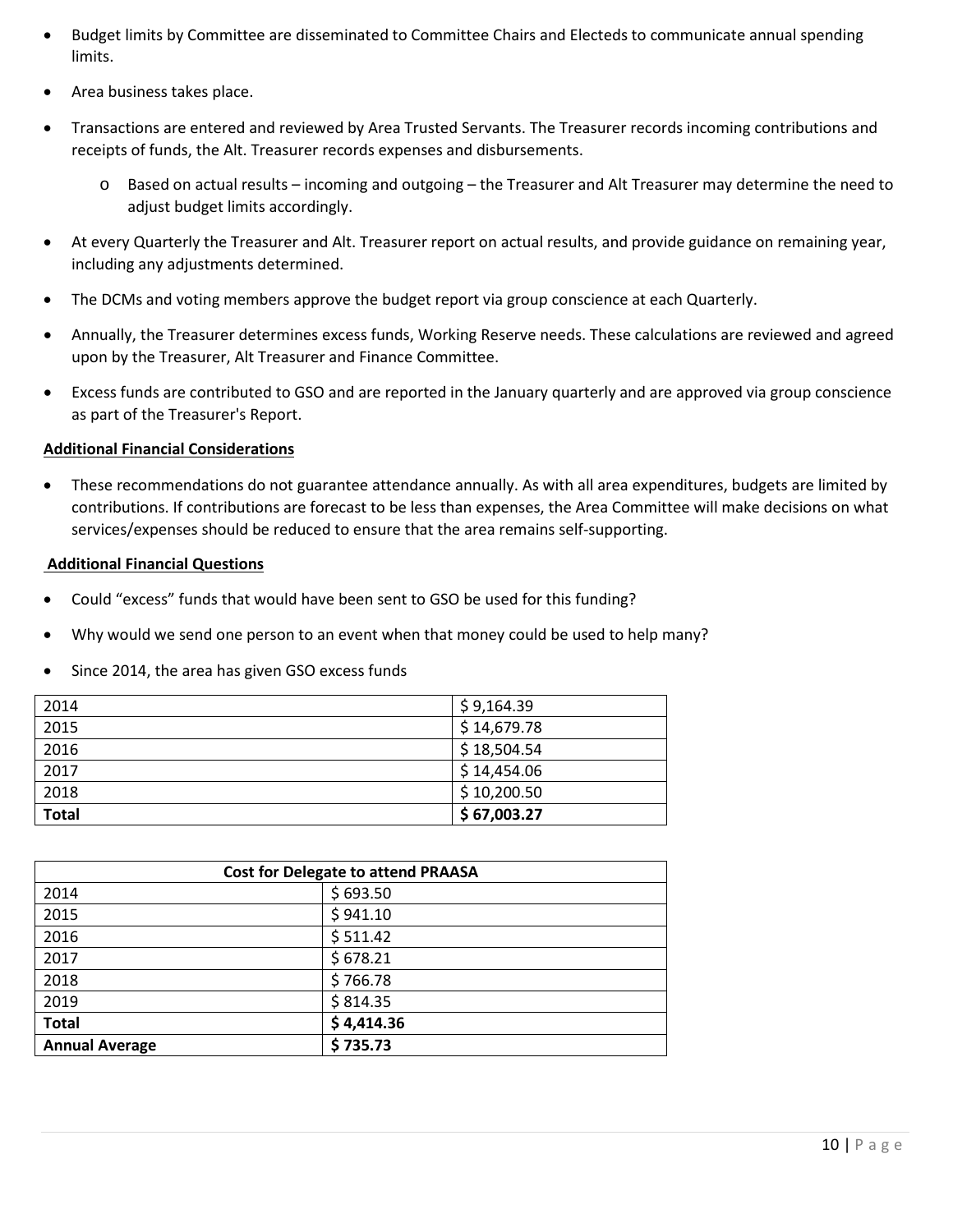| Cost for Appointed Servants to attend national workshops or conferences |            |  |
|-------------------------------------------------------------------------|------------|--|
| 2017 Total                                                              | \$3,290.99 |  |
| Archivist                                                               | \$1,185.09 |  |
| Webmaster                                                               | \$1,235.90 |  |
| Corrections                                                             | \$870.00   |  |
| 2018 Total                                                              | \$1,734.36 |  |
| Archivist                                                               | \$902.36   |  |
| Webmaster                                                               | \$832.00   |  |
| <b>Average Cost</b>                                                     | \$1,005.00 |  |

#### **Communication/Report Back**

The committee compiled a list of report back methods that would help with passing the info to the area as a whole. Suggestions on those methods include:

- Area 72 Website
- Area, Intergroup, and District newsletters
- Area Quarterlies
- Special Workshops
- Fridays at Area Assembly
- Special speaking by invite from districts or homegroups
- A final/summary report will be provided to archives

#### **Suggestions on the content of the report back include:**

- What was the purpose of the workshop attended?
- What were the main topics/workshops?
- Why did you pick those topics over other topics?
- How did other areas handle these topics?
- Did a solution worth implementing in A72 come up?
- What was it and how can we implement it?
- Does it affect other standing committees?
- Will you report back to these committees or provide info?
- Who else was at the event (other areas, officers, etc)?
- How long did the event last?
- Schedule/Agenda
- How does this help us serve the still suffering?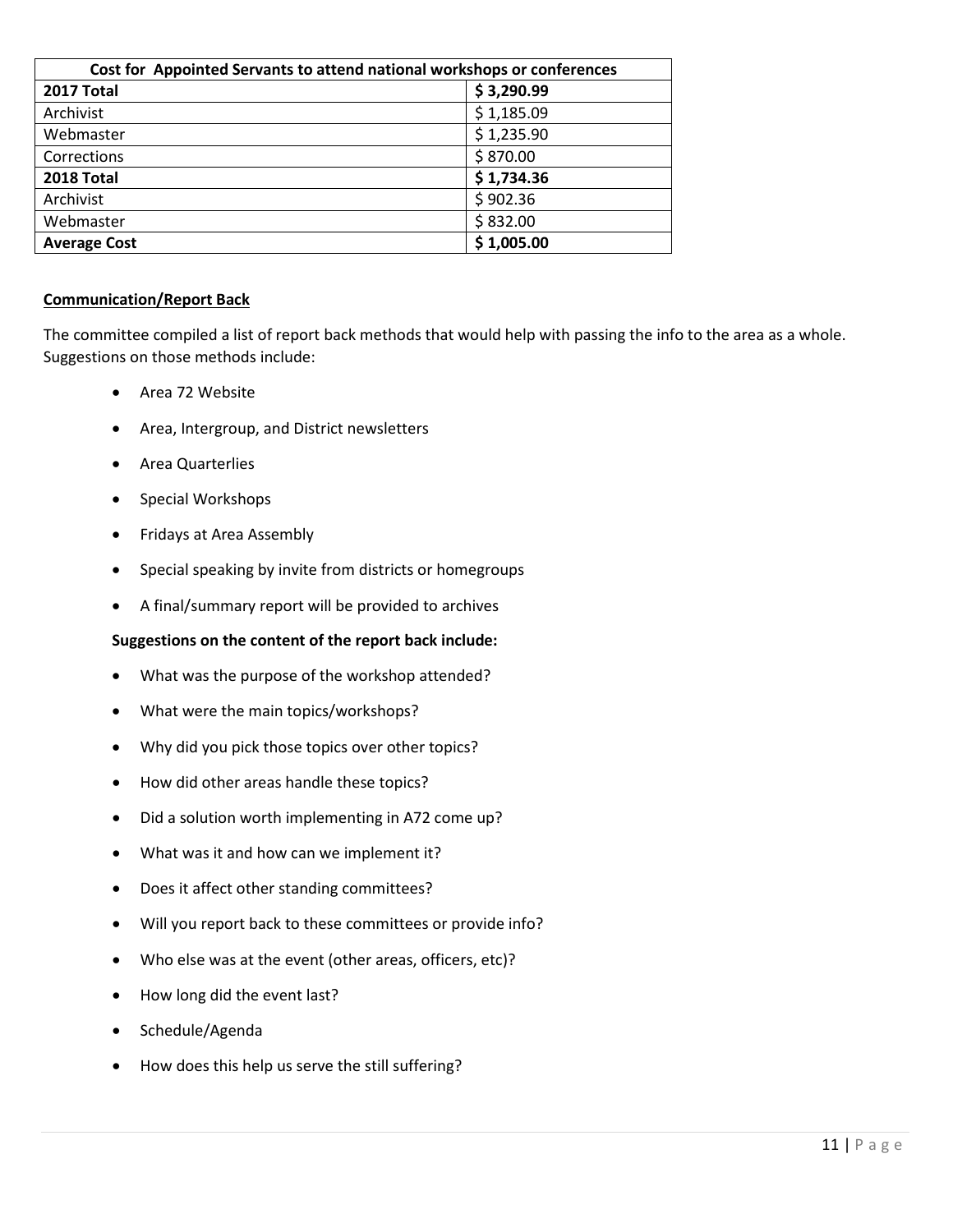**Emails were sent out on April 10th to the following areas in the Pacific Northwest Region:**

Alaska Arizona California Northern Coastal Mid. Southern California Southern California Hawaii Idaho Nevada Oregon Utah Did not receive responses from Alaska, Hawaii, Idaho, Nevada, Oregon, and Utah. Below are the responses from the Areas that did respond.

## **Travel from other Areas**

The committee also felt it was important to reach out to other areas in the Pacific Region to see what they did. Below is the summary of that:

### **PRASSA**

**Does your Area fund send your Alt. Delegate, Chair, Alt Chair, Treasurer and Alt. Treasurer to PRAASA? If yes, which trusted served? And does the Area fund all of the travel or a portion of the travel? Does the Area send the person both years of the rotation or only one time?**

**Arizona - Area 03 -** Area 3 funds the Delegate, Alternate Delegate, and Area Chair to PRAASA both years of the rotation. All travel and lodging and any event banquet funded. Part of our budget.

**California Northern Coastal - Area 06 -** Our area typically sends the alternate delegate and a third officer (chosen from the hat) every year to PRAASA. Exceptions could be if money were tight, we might not send a third person. Travel is fully funded at single occupancy.

**Mid. Southern California - Area 09 -** In Area 09, we have seven officers. The Delegate is given their own budget to attend PRAASA. The other six officers split \$2,500 evenly, which determines how much can be paid. For example, my allotted amount for PRAASA (\$2,500 split six ways) is \$416 and my hotel costs were \$462. I asked for the entire amount because not all of the other five officers used their full allotted amount.

**California Northern - Area 07 -** All of our Officers are fully funded and the Committee chairs partially to PRAASA. This may vary a bit in leaner years but generally the case. We do this every year.

**Southern California - Area 05 -** The Delegate and Alternate Delegate are fully funded and we have \$500 budgeted for all other officers.

#### **Other Travel**

**Do you send committee chairs such as treatment, corrections, web, archives etc to their national or regional conference? If yes, does the Area fund all of the travel or a portion of the travel? Does the Area send the person both years of the rotation or only one time?**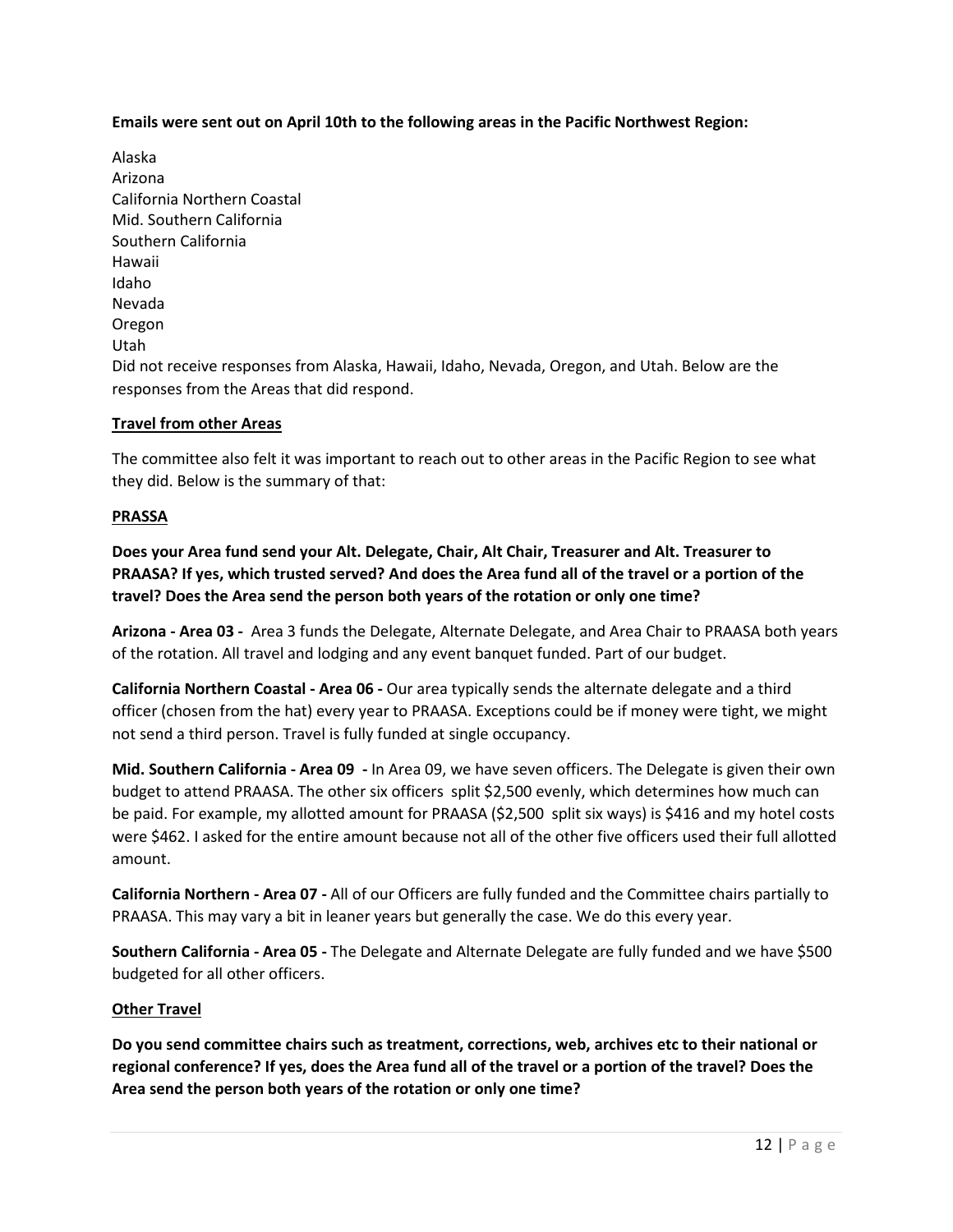**Arizona - Area 03 -** Each of our standing committee chairs has a set budget. If the committee chair plans on attending and the cost exceeds their budget a request is made by the coordinator for funding to attend. To this point such request has not been denied. For example, our Corrections Coordinator has had funding approved to attend the National Corrections Conference every year since it began. The funding covers all travel and lodging and any Saturday evening event banquet.

**California Northern Coastal - Area 06 -** Each year, we send one member of Archives, Bridging the Gap and our web committee to the National Archives and Bridging the Gap workshops and NAATW. Motions were passed to add these items to our budget each year, but we still have the committee make a housekeeping motion in advance, so we can be sure funds are available. It isn't always the chair that goes--each committee selects the member who will attend on their behalf.

**Mid. Southern California - Area 09 -** Each of our Committee Chairs is given a discretionary budget. Most of these are about \$400/year. It is up to the discretion of each Chair to decide how to spend the money. I don't think many use their funds for national workshops. Most use their money for local events. Each Chair has the ability to ask for more money, which would need to be presented as a motion and passed or not.

**California Northern - Area 07 -** We do send our chairpersons to Archives, Bridging the Gap, and Technology Workshop. We send the current chair to both years if they wish to attend. They are funded in full. For what it is worth, we fund our Delegate to attend the Pacific Regional Forum.

**Southern California - Area 05 -** We have \$125.00 budgeted for each committee chair to help with expenses for travel only to PRAASA.

#### F**UNDING**

**If funding does occur for travel to PRAASA, regional forums or national conference for committees, what is the mechanism that triggers it each year? Is it something automatically budgeted for? Was it a motion that created the travel? Are there any other ways your Area is making the decision on how to select which trusted servants to send to which event? Is it a lottery? First come first serve.**

**Arizona - Area 03 -** Area 3 budgets sending our Delegate, Alt Delegate, and Chair to PRAASA and Regional Forums. We also Budget sending our Delegate to the International Convention every 5 years.

Our standing committee chairs request funding to attend events. For example, our Remote Communities Coordinator requested funding to attend the Special Forum last year because the theme was Native Peoples and he felt it would be helpful in his service position. So basically, outside of our budgeted travel items, our servants make case by case request. The approval process is dependent on the amount requested.

This seems to work for us because our coordinators get to choose what they feel is important and if they are available to attend such events. These events are not part of the coordinator job description, if they were, then we would have to budget for them.

**California Northern Coastal - Area 06 -** Motions are how all items like this were added to the budget in the first place. PRAASA is automatic. As noted above, the committees do a housekeeping motion as a formality each year for the various workshops. For the Hispanic Women's Workshop in CA, the area officers have appointed liaisons each year we didn't host and a regular motion is made to fund travel.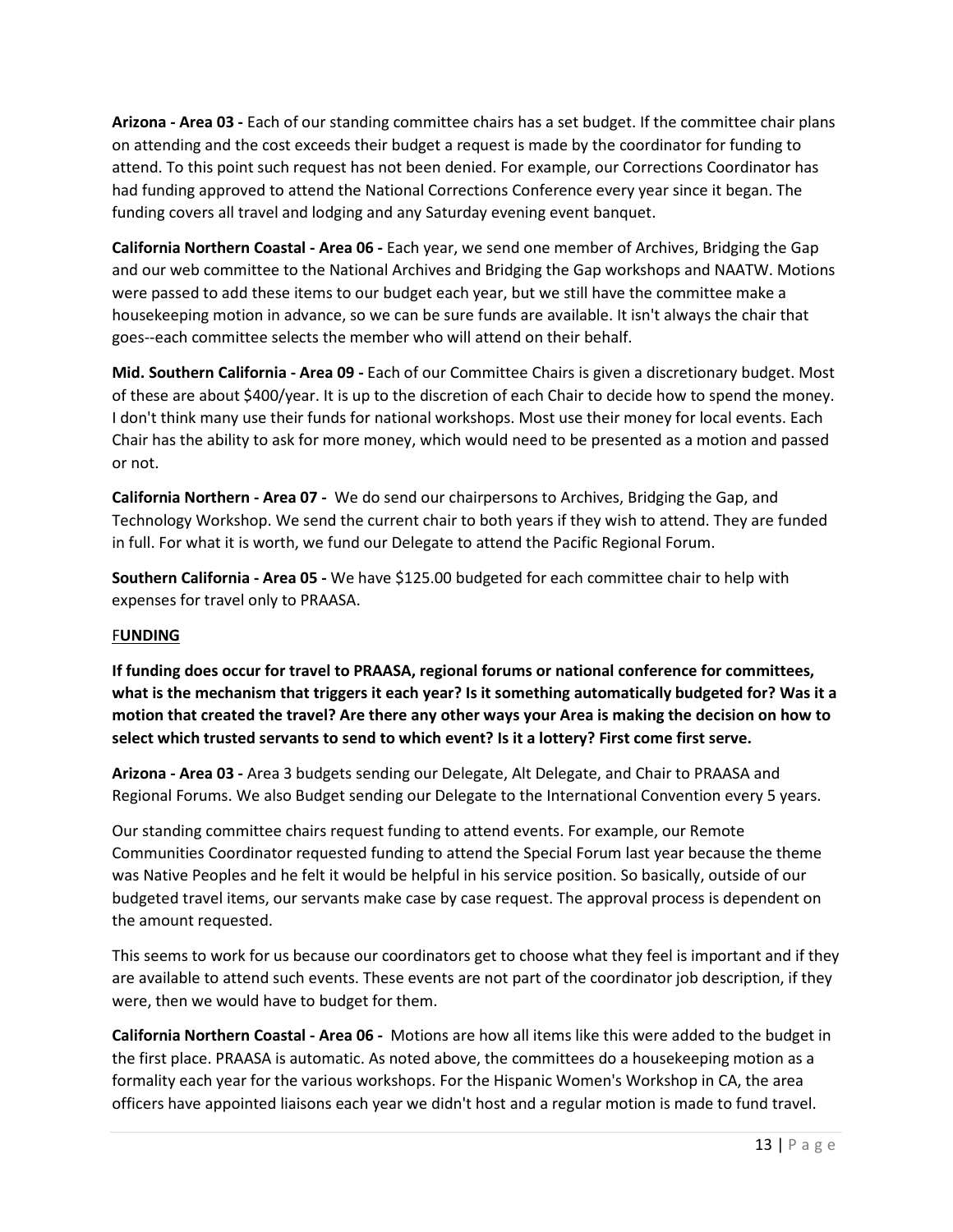(One of these years, we will likely have a motion to add to the budget and then can do the housekeeping process each year.) For the third area officer funded to PRAASA, we wouldn't fund the same person more than once and people choose whether or not to put their name in the hat. That happens at our officer meeting.

**Mid. Southern California - Area 09 -** I can't recall the timing, but we ask each Committee Chair to indicate if their current budget is sufficient or does it need to be increased. Our Finance Committee then creates an annual proposed budget based on these numbers. After several meetings discussing the proposed budget, there is a formal vote for the final budget, which is completed every year.

**California Northern - Area 07 -** We fund traditionally based on duties that include attending events, it is discussed during the Spending Plan discussions every year

**Southern California - Area 05** Yes. This is in our budget process.

## **PRAASA**

The committee reviewed the value of attending the Pacific Regional Alcoholics Anonymous Service Assembly (PRAASA) and we believe there are great benefits to both individuals and to the fellowship. The results are demonstrated by members becoming better informed about the process and procedures of carrying our life-saving message to the still suffering alcoholics. Specifically, current and fundamental aspects of General Service concepts and procedures are reviewed and discussed. Consistently the area host committee responsible for the PRAASA agenda blends current hot topic issues with traditional methods of carrying our message. In addition to 20 to 25 individual panel presentations, there are workshops on each of our standing chair committee assignments. Both the Delegates Ask-it-Basket and Past Trustee's sharing session offer incredible information and institutional knowledge and solutions to problems that we cannot get anywhere else.

Keith M. Panel 61 Area 69 past delegate says: "Personally, this annual event, held in early March, has provided the spiritual rocket fuel boost that's added to my general service work since 1995 when I was a first-year GSR. As I have moved through a variety of Group, District, and Area general service assignments, there has always been a PRAASA presentation and/or workshop that has provided help to me in serving our fellowship. PRAASA creates a unique learning opportunity for our leaders of the future and as a result, we all serve better and are more informed about the fellowship of Alcoholics Anonymous."